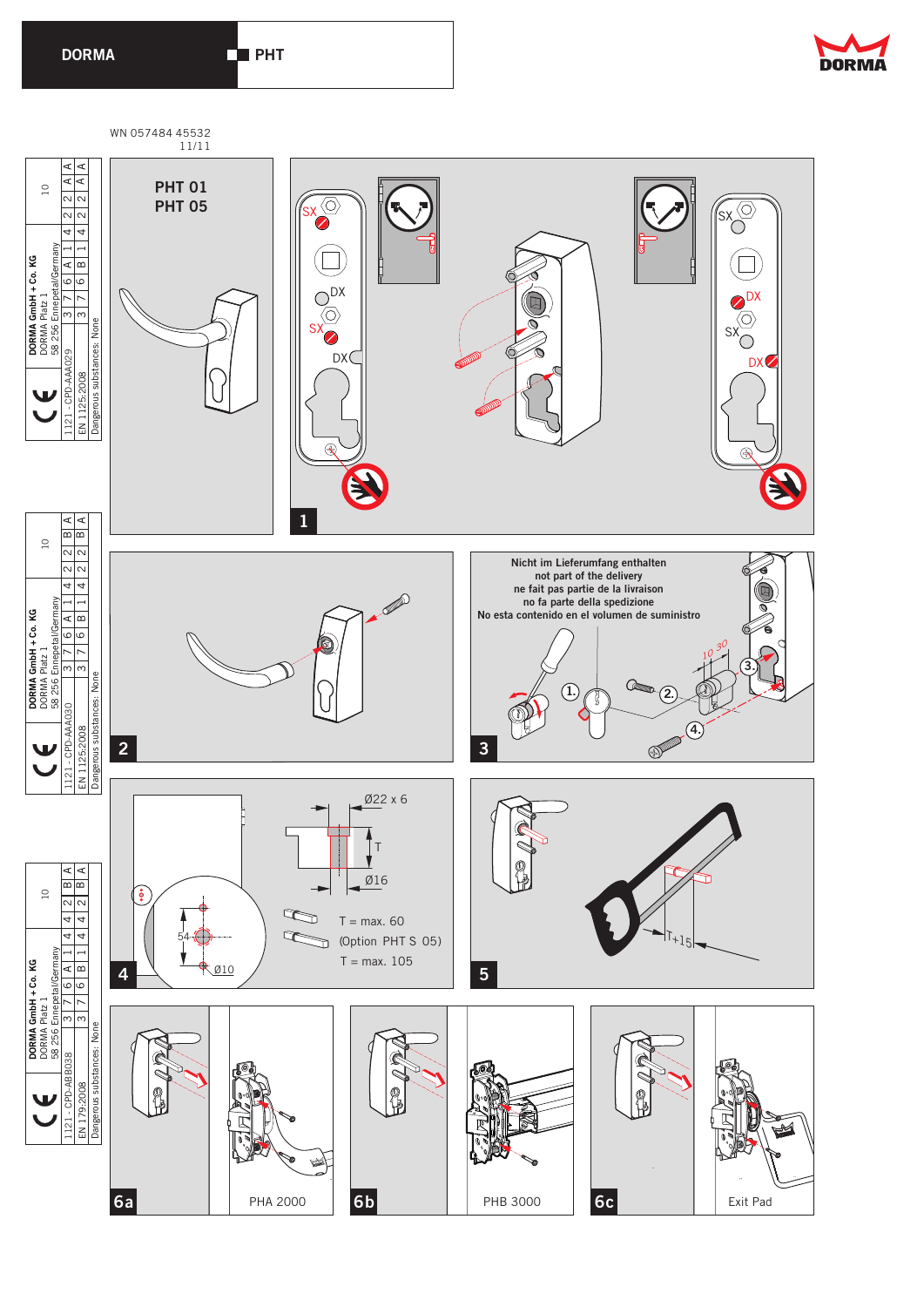

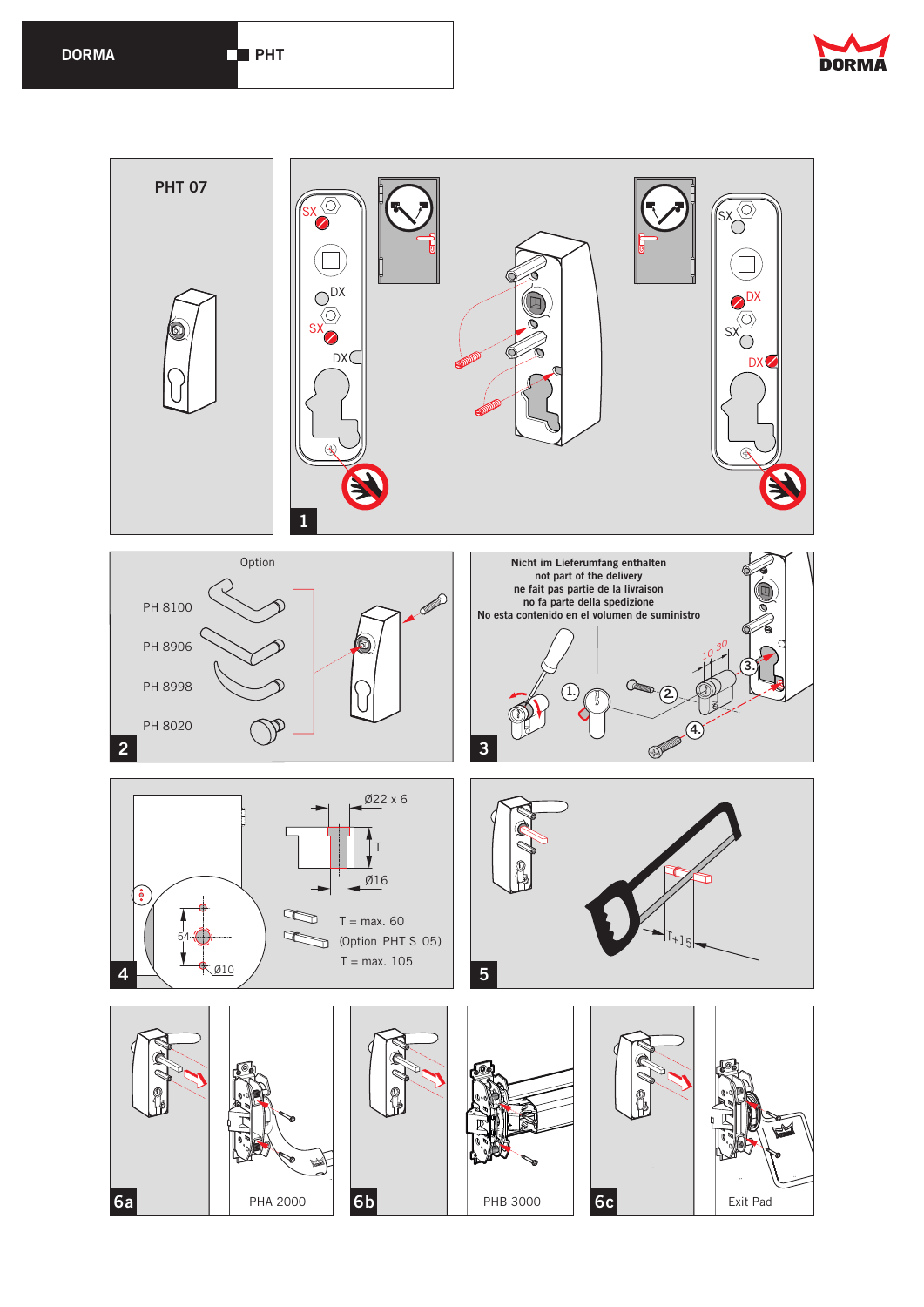







**5a** PHA 2000 **5b** PHB 3000 **5c** Exit Pad

 $\blacktriangleright$